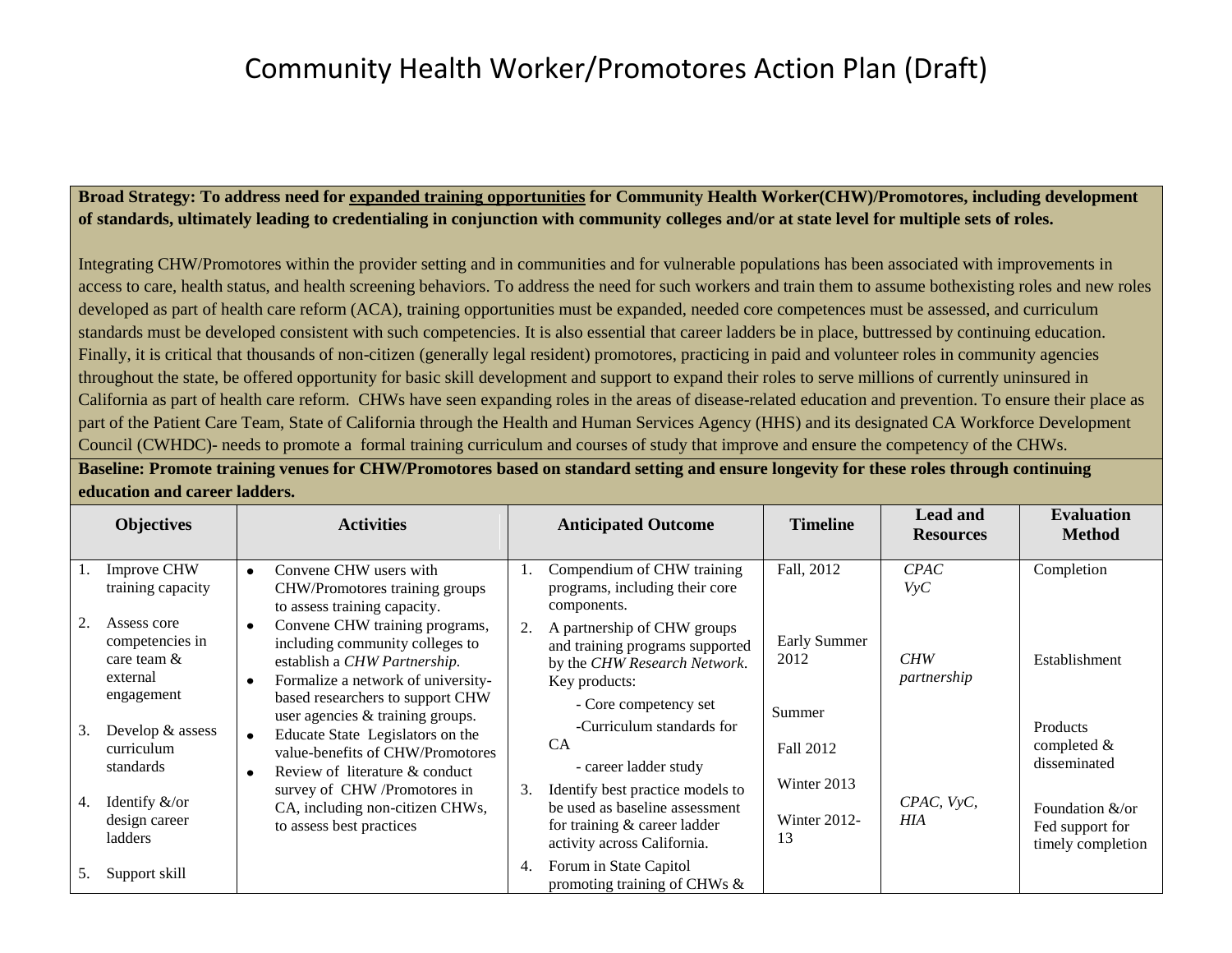| training for non-<br>citizen, Spanish |  | joint public-private efforts to<br>support CHW deployment.                                                                                                                                                       | Spring 2013                | CPAC, CHW<br>Partnership | Successful Forum<br>in timeframe                    |
|---------------------------------------|--|------------------------------------------------------------------------------------------------------------------------------------------------------------------------------------------------------------------|----------------------------|--------------------------|-----------------------------------------------------|
| language dominant<br>promotores       |  | Support for annual forums by<br>Vision y Compromiso (VyC) $\&$<br>Hlth Initiative of Americas-UCB<br>(HIA) to provide basic skills $\&$<br>continuing training for Spanish<br>Speaking & volunteer<br>promotores | December2012<br>March 2013 | VvC<br><b>HIA</b>        | <b>Expanded support</b><br>for respective<br>events |
|                                       |  |                                                                                                                                                                                                                  |                            |                          |                                                     |

**Broad Strategy: To develop additional resources to expand availability and use of CHW/Promotores in community-based agencies, public health systems and in the private sector, among providers and health plans.** 

Historically, CHWs have been an essential (and originally mandated) component of community health centers nationwide and of public health outreachinterventions at the county, regional and state levels. (Witness recent successful response to the H1N1 pandemic.) In recent years, the private sector, including through physician group practices, hospitals and health systems, and the coverage strategies implemented by health plans have greatly expanded the use of CHWs for internal and external purposes. Various fund reductions from the federal level, within State agencies and at the county level, have led to cut backs in CHWs over the last few decades in community clinics and county health departments. In recent times, the availability of CHWs has had to depend too often on "soft" money from sporadic government grants and from health care foundations active in California. Health care reform and its rapidly expanding implementation impacting all levels of the health care industry portends the availability of expanded resources for the use of CHWs.

**Baseline: Ensure that every avenue for resource development to support the deployment of CHWs is cultivated during this era of health reform implementation.** 

| <b>Objective</b>                         | <b>Activities</b>                                                                                  |    | <b>Anticipated Outcome</b>                                       | <b>Timeline</b>             | <b>Lead and</b><br><b>Resources</b> | <b>Evaluation</b><br><b>Method</b> |
|------------------------------------------|----------------------------------------------------------------------------------------------------|----|------------------------------------------------------------------|-----------------------------|-------------------------------------|------------------------------------|
| Promote expanded<br>embrace of           | Conduct meetings with CA Assn of<br>Hlth Plans $(CAHP)$ to assess use of                           |    | Funding to support <i>CHWDC</i> or<br>CHW Partnership to promote | Ongoing<br>starting in      | CHW<br>Partnership,                 | Funding of<br>Partnership          |
| CHW/Promotores<br>Model by health        | CHWs by hlth plans in CA $\&$<br>nationally; do briefing(s) re: CHW                                |    | use of CHWs by hlth plans<br>contracted under ACA.               | Summer 2012                 | <b>CHWDC</b>                        |                                    |
| plans for outreach<br>& navigation       | role in ACA at <i>CAHP</i> regional &<br>state meetings.                                           | 2. | Convenings & briefings with<br>CAHP health plan members $\&$     | Ongoing<br>starting in Fall |                                     | Convening of                       |
| Promote & expand<br>info alerts by State | Continue funding alerts by OSHPD<br>& CHWDC to alert interested<br>parties re: fed & other funding |    | larger contracted providers.                                     | 2012                        | <b>CHW</b> Partnership              | events<br><b>Expanding State</b>   |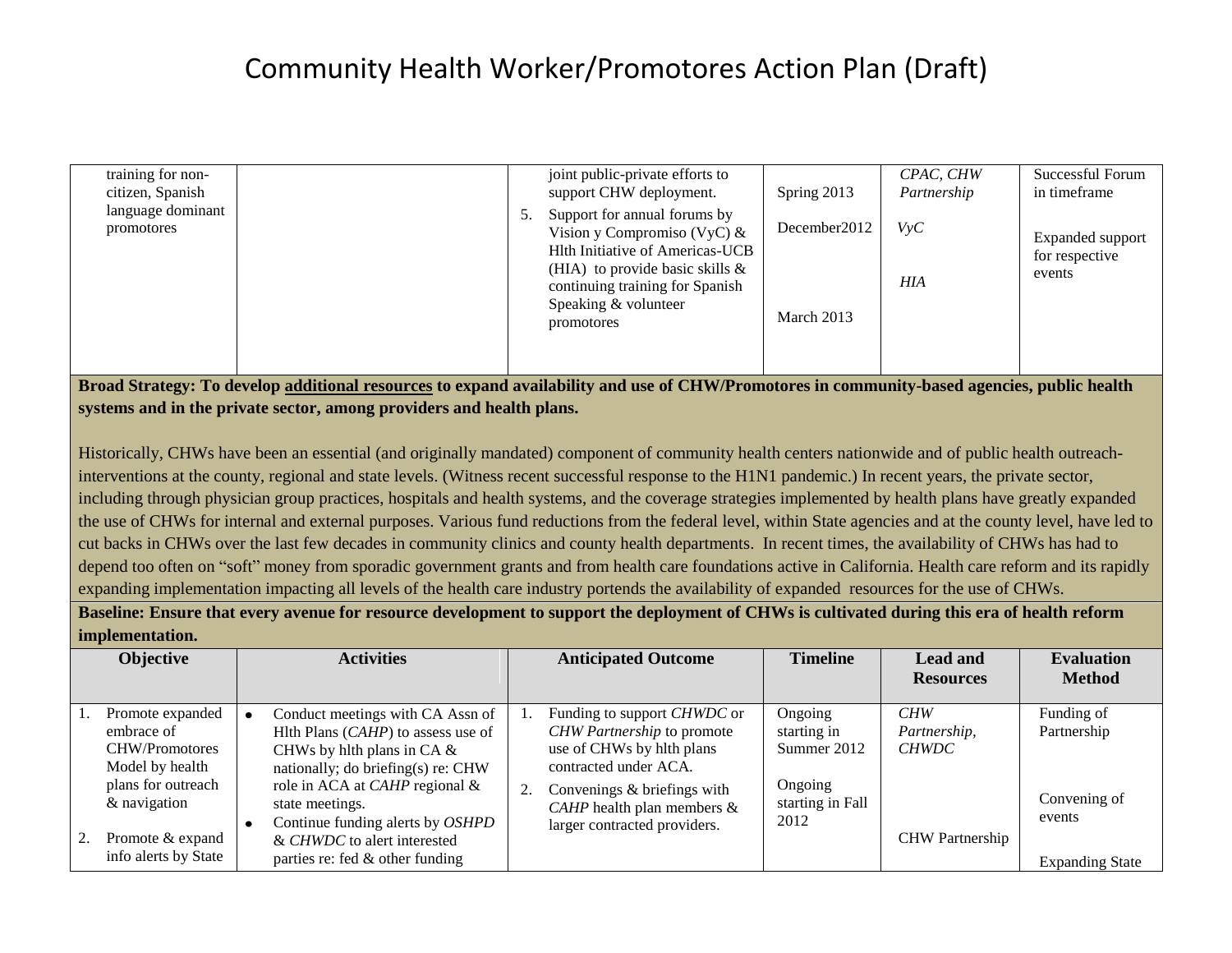|    | agencies to identify<br>public & private<br>support for CHW<br>best practice<br>projects.                       | $\bullet$ | RFPs; expand alert network to<br>include CHW user & training<br>groups.<br>Assemble studies on CHW cost<br>benefit value & approaches for                                                                                                      | 3. | Expanded alerts re: federal &<br>possibly foundation funding to<br>support ACA implementation;<br>expanded alert list including<br>CHW users & training groups.                         | Ongoing;<br>expanding in<br>Spring 2012 | OSHPD, CaWIB<br>OSHPD,<br>CAWIB,                                                                  | <b>Funding Alerts</b>                                                |
|----|-----------------------------------------------------------------------------------------------------------------|-----------|------------------------------------------------------------------------------------------------------------------------------------------------------------------------------------------------------------------------------------------------|----|-----------------------------------------------------------------------------------------------------------------------------------------------------------------------------------------|-----------------------------------------|---------------------------------------------------------------------------------------------------|----------------------------------------------------------------------|
| 3. | <b>Assess CHW</b><br>benefit-value &<br>development of<br>reimbursement for<br>CHW services.<br>Promote         | $\bullet$ | reimbursement for para-<br>professional workers incl. CHWs<br>Conduct dialogue between $DOE$ &<br><b>CHWDC</b> to support Secondary &<br>Adult Ed cooperation, incl. pilot<br>projects promoting entry level hlth<br>industry jobs, incl. CHWs | 4. | Studies leading to State<br>legislation & Executive Branch<br>actions for CHW reimbursement<br>pilots for Medi-Cal & contracted<br>plans under Exchange, both<br>public and commercial. | Fall 2012 &<br>Spring 2013              | <b>CHWDC</b><br><b>CHW</b> Research<br>Network,<br><b>UCSF</b> Ctr for<br><b>Hlth Professions</b> | Funding &<br>completion of<br>studies                                |
| 4. | collaboration with<br>State Dept. of Ed<br>(DOE) for support<br>thru Adult Ed. &<br>other likely<br>venues.     | $\bullet$ | Assemble studies describing &<br>assessing use of CHWs in the care<br>team & in external roles, wholly or<br>in large part, supported                                                                                                          | 5. | Agreements & understandings<br>between DOE & HHS dept's to<br>support training for entry-level<br>hlth industry jobs, incl. CHWs.                                                       | Fall 2012 &<br>ongoing                  | CHWDC, HHS<br><b>DOE</b>                                                                          | Initial agenda of<br>completed joint<br>activities                   |
| 5. | Assist provider<br>community in<br>identifying<br>operating/internal<br>support approaches<br>for funding CHWs. |           |                                                                                                                                                                                                                                                | 6. | Best practice reviews leading to<br>expanded use of CHWs in<br>physician groups & hospitals<br>and health systems.                                                                      | Fall 2012 &<br>ongoing                  | CHWPartnership,<br><b>CHW</b> Research<br><b>Network</b>                                          | Best practice<br>CHW reviews<br>disseminated to<br>private providers |
|    |                                                                                                                 |           |                                                                                                                                                                                                                                                |    |                                                                                                                                                                                         |                                         |                                                                                                   |                                                                      |
|    |                                                                                                                 |           |                                                                                                                                                                                                                                                |    |                                                                                                                                                                                         |                                         |                                                                                                   |                                                                      |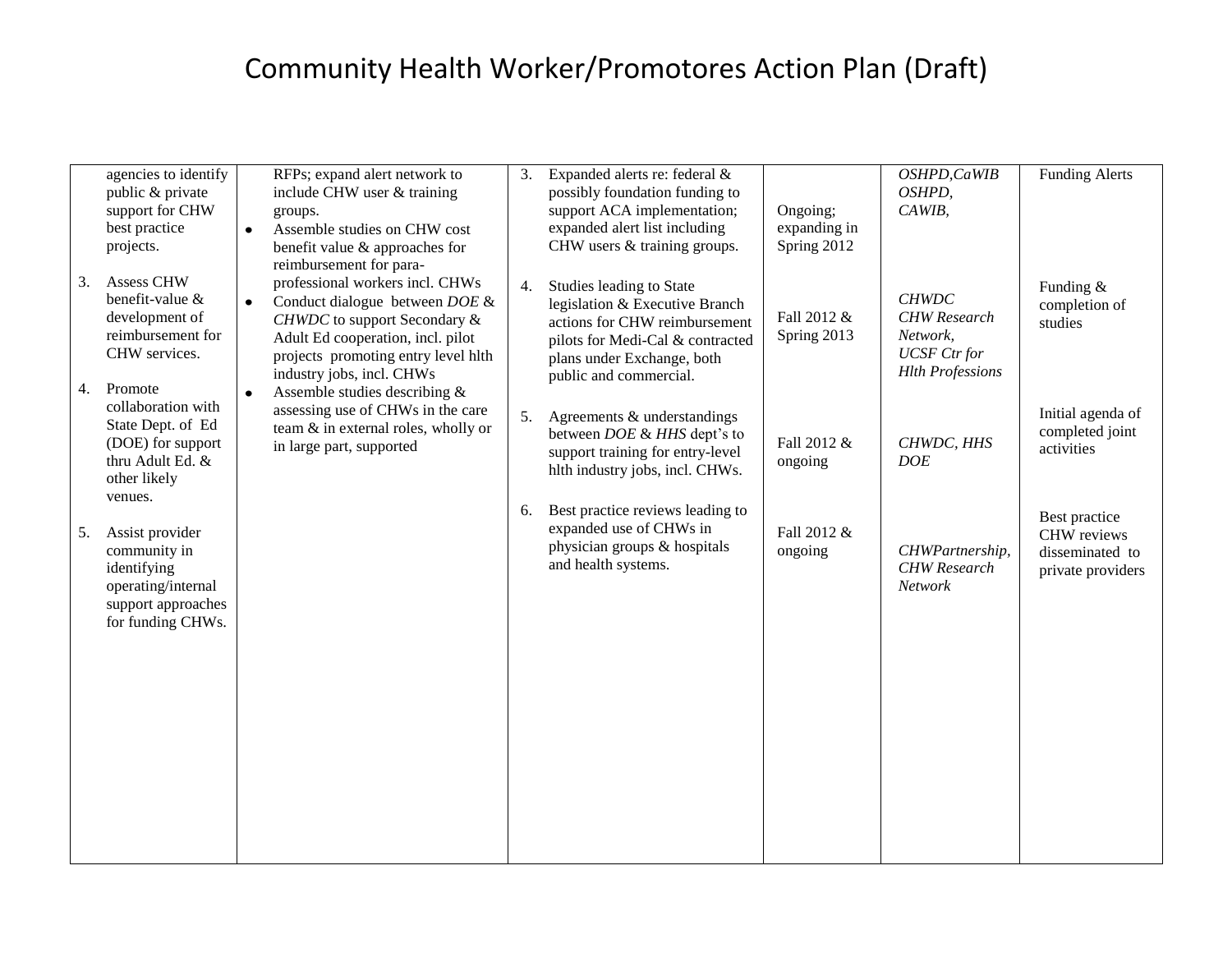|                                                                                                                                                   | Broad Strategy: to develop policy at the state and county levels to expand availability of government resources, improve knowledge base for                                                                                                                                                            |  |  |           |            |  |  |
|---------------------------------------------------------------------------------------------------------------------------------------------------|--------------------------------------------------------------------------------------------------------------------------------------------------------------------------------------------------------------------------------------------------------------------------------------------------------|--|--|-----------|------------|--|--|
|                                                                                                                                                   | CHW development and serve as a catalyst to new program innovations leading to expanded use of CHW/promotores in internal and external                                                                                                                                                                  |  |  |           |            |  |  |
|                                                                                                                                                   | roles for provider groups, and in public and privately supported health plans.                                                                                                                                                                                                                         |  |  |           |            |  |  |
|                                                                                                                                                   |                                                                                                                                                                                                                                                                                                        |  |  |           |            |  |  |
|                                                                                                                                                   | In this current environment, State agencies and private health industry are planning for expanded coverage for up to five million currently uninsured                                                                                                                                                  |  |  |           |            |  |  |
|                                                                                                                                                   | enrollees and over one million persons currently served by public and private coverage programs who will see their coverage transform by 2014. In<br>California, up to 70% of this newly insured population will be people of color from vulnerable communities. These are communities and populations |  |  |           |            |  |  |
|                                                                                                                                                   | traditionally classified as "hard to reach". Too often these populations reside in communities that are deficient in both public and private sector services.                                                                                                                                          |  |  |           |            |  |  |
|                                                                                                                                                   | It is these very populations which are particularly amenable to engagement by CHWs acting in various external roles, i.e., navigating, educating, and                                                                                                                                                  |  |  |           |            |  |  |
|                                                                                                                                                   | implementing care interventions, and internal roles as valued members of the care team. The official decision makers that are responsible for                                                                                                                                                          |  |  |           |            |  |  |
|                                                                                                                                                   | implementing the various components of ACA in California include: the State Legislature, the California Health Benefits Exchange, State Department                                                                                                                                                     |  |  |           |            |  |  |
|                                                                                                                                                   | of Insurance, Managed Risk Medical Insurance Board (Healthy Families) and the Governor through the Departments of Health Care, Managed Health<br>Care, and the California Health Workforce Development Council. It is these bodies that will make crucial decisions, particularly over the next three  |  |  |           |            |  |  |
|                                                                                                                                                   | years, to make complementary State policy to address federal mandates, to allocate resources (federal and state), and to direct and/or collaborate with                                                                                                                                                |  |  |           |            |  |  |
|                                                                                                                                                   | private sector partners to address this state's diversity through an efficient and effective delivery model.                                                                                                                                                                                           |  |  |           |            |  |  |
|                                                                                                                                                   |                                                                                                                                                                                                                                                                                                        |  |  |           |            |  |  |
| Baseline: Collaborate with elected officials, including the State Legislature and lead State agencies, to support the CHW concept and framework   |                                                                                                                                                                                                                                                                                                        |  |  |           |            |  |  |
| reaching the needs of California's diverse populations leading to the introduction of policy actions supporting the use of CHW/Promotores in this |                                                                                                                                                                                                                                                                                                        |  |  |           |            |  |  |
| era of health reform.                                                                                                                             |                                                                                                                                                                                                                                                                                                        |  |  |           |            |  |  |
|                                                                                                                                                   |                                                                                                                                                                                                                                                                                                        |  |  | hag hea I | Evaluation |  |  |

| <b>Objective</b> | <b>Activities</b> | <b>Anticipated Outcome</b> | <b>Timeline</b> | <b>Lead and</b><br><b>Resources</b> | <b>Evaluation</b><br><b>Method</b> |
|------------------|-------------------|----------------------------|-----------------|-------------------------------------|------------------------------------|
|------------------|-------------------|----------------------------|-----------------|-------------------------------------|------------------------------------|